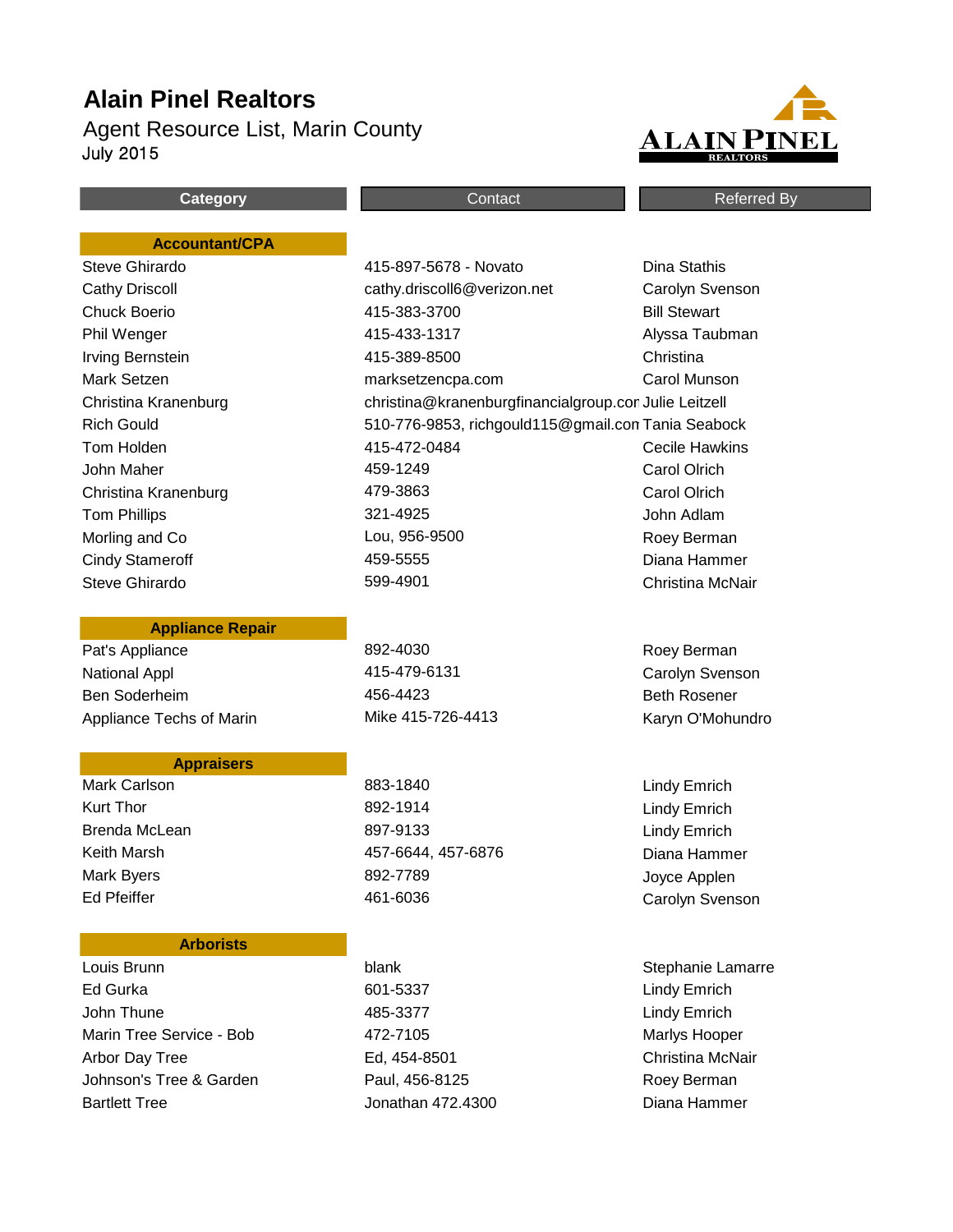#### **Architects**

Peck Drennan **155-9232** A55-9232 Robert Craig Henry Chaikin 388-2932 Kristine Tiret Joseph Farrell 884-2860 Mike Belluomini Couture Architecture 482-0224 Kristine Tiret

Morgan Hall

#### **Aerial Photography**

**Art Installation**

**Animal Control and Removal**

WH Interiors The State of Barley Farber, 261-7558 John Griffin

415-455-8464,

Sharon Portnoy **380-0878** 380-0878 Myriam McCarthy mp2a Architects Michael Petit, 464-1231 Hengameh/Castellana

Ricky G Mason **All and ASS ACT 497-4357, Rgmason@sbcglobal.net** Theresa Spindler Roger Schow **115-721-7123** Roger Schow **Jean Spaulding** 

www.morganhallarchitect.com Scott Pinsky Jared Polsky 927-1156 Diana Hammer

Mike Campos **892-1573** Mike Campos **Campos B** Emrich

ATCO 415-898-2282 Carolyn Svenson R-Bees 2008 2016 115-883-3719 Roey Berman Wildcare 415-453-1000 www.wildcare.com Christina Cliff

**Attorneys**

Brian McCauley **874-5338** John Adlam Terry Mason 454-9880 Diana Hammer Steve Olson 707-575-1800 Toni Abruzzo-Ramirez Samantha Bley **882-7311** Samantha Bley **Blue Blue Communist Communist Communist Communist Communist Communist Communist Communist Communist Communist Communist Communist Communist Communist Communist Communist Communist Co** Vivian Holley 474-1011, vivian@vivianholley.com Lindy Emrich Ellen Rothman 518-2570 , esrothman@comcast.net Lindy Emrich Renee Chernus **6 November 2018** 1995-8081 Stephanie Lamarre Kate Rockas 415-306-5560 Dave Doyle Alan Mayer 453-9433 Diana Hammer

# **Bio Clean-Up**

**Blue Print Copy Services**

TSP of Marin 492-0481, 707-480-6400 Roey Berman

Copy Central San Rafael **785-1650** Anne DeChelbor Blue Print & Photo San Rafael **456-4201** Anne DeChelbor

# **Cabinet Makers**

Classic Mill 707-894-9800 Santa Rosa location Colette Battaglia Alex MacLean 883-8932 Joyce Applen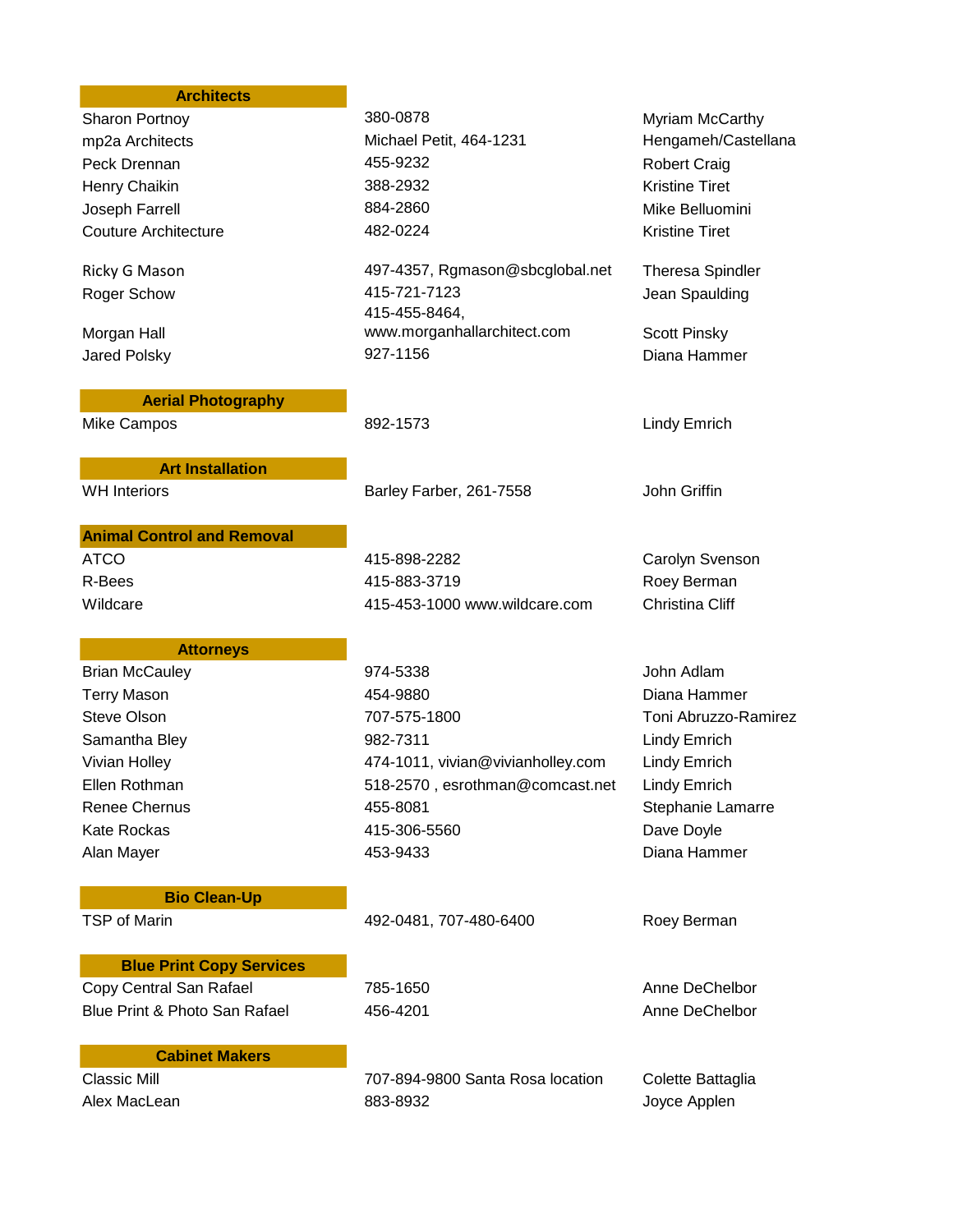#### **Carpeting**

### **Carpet Cleaning**

Barry's profes upholstery cleaning 883-8874 Craig Burnett Knox Carpet Care **1201 Carpet Care** 2007-584-2342 Christina McNair Garcia Carpet Care **898-7018** McKeons Ever Clear Luiz, 707-332-5586 McKeons North Bay Carp Clean 457-6393 McKeons Michaels' Carpet Cleaning **415-342-8823** 

# **Chimney**

**Caterers**

Jeff Whitten 331-8541 Lindy Emrich Mark Walsh 454-1100 Lindy Emrich

#### **Color Consultants**

#### **Computer Consultants**

Haute Textile Flooring **Janet, Sean, 259-7916, 378-1776** Roey Berman Just Carpets **Rick, 412-2587** Dave Doyle Architectural Design Carpet  $458-1717$  McKeons Just Remnants 455-8882 McKeons Superlative **Andrew, 499-0110** Marti Grossman

Stacy Scott 455-8181 299-2503 C Battaglia / McKeons Cuisine By Lela 259-0324 272-0492 McKeons Forks and Fingers **Matt**, Matt, Mary Ellen, 883-1900 Christina McNair

Eta 459-1752 Roey/Wayka Belinda Hallmark 415-505-9884 bhcolors@comcast.net Diana hammer

Doug Lawrence **328-4957** Tyler Grossman **Tyler Grossman** Steve Montoya **897-8140** By a state of the Steve Montoya JM Computer Consulting The Suite Jim, 414-717-1452 Solution Dave Doyle Computer Connection 925-0200 John Adlam John Truong **226-3543** Britt Johnson Joel Kaplan 925-8324 Britt Johnson KML Katie Lee **893-1474** Britt Johnson Bernard Zylberberg 505-0091 Dennis Naranche Irwin holms **Alexander, 456-4431** Mike Belluomini Paul Coleman **Coleman 218-1557** Carol Olrich Carol Olrich Vee Majlessi 259-0585 Goli Majlessi Robert Sedor 328-0571 Donna Goldman Mac Repair Steve **Novato** Novato **Novato Roey Berman** Tarik Contact through Steve Dickason Mayka Bartolacelli Northbay Computers John Steddin 456-6537, 305-0169 Diana Hammer

Heart's Chimney 707-827-7933 Wayka/DeChelbor

**Concrete**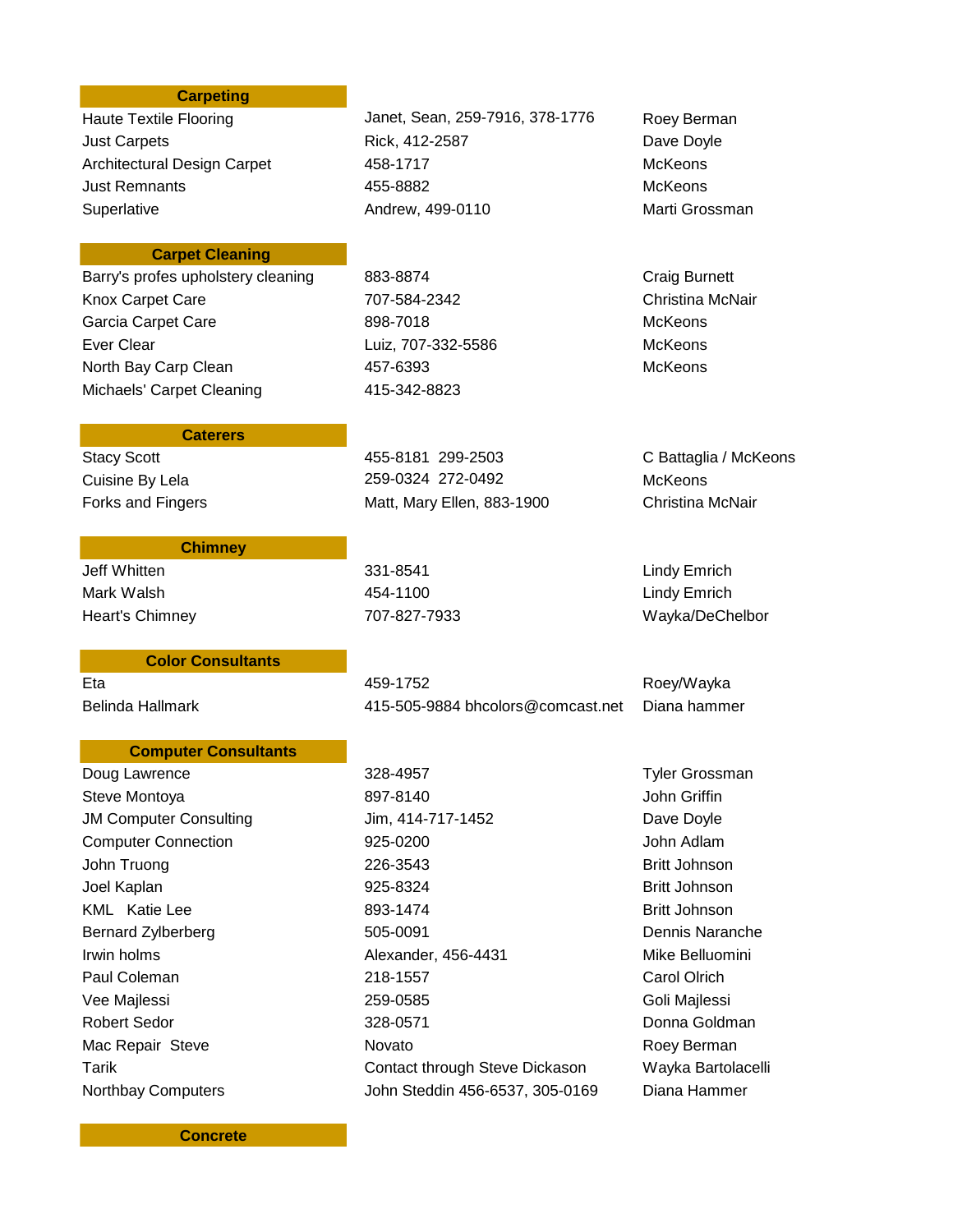| Van Midde Concrete                      | 415.459.2930                                       | Cathy Youngling          |
|-----------------------------------------|----------------------------------------------------|--------------------------|
| <b>Stone &amp; Concrete Landscaping</b> |                                                    |                          |
| Marion Trau - Hardscaper                | 415-310-5928                                       | Dennis Naranche          |
| <b>Contractors</b>                      |                                                    |                          |
| Michael Sage                            | 713-8020                                           | <b>Christina Cliff</b>   |
| Alex Taylor                             | 707-338-2889                                       | Myriam McCarthy          |
| Dan Hayes                               | 271-2577                                           | John Adlam               |
| <b>Andrew Land</b>                      | 272-7396, andrewland@comcast.net                   | Marti Grossman           |
| <b>Chris Elkinton</b>                   | 717-9575                                           | Linda Munoz              |
| Will Higgins                            | 717-9531                                           | Christina Cliff          |
| <b>Armand Proulx</b>                    | 707-217-7755                                       | Sara Hauter              |
| <b>Bill Saunders</b>                    | 257-6338                                           | <b>Carol Olrich</b>      |
| Ramstar                                 | Steve, 305-0509                                    | <b>McKeons</b>           |
| Harney                                  | Patrick, 322-5192                                  | Christina McNair         |
| Alliance                                | Steve, 893-0408                                    | Joyce Applen             |
| <b>Shilling Construction</b>            | Darin Shilling, 336-7422                           | <b>Kristina Tiret</b>    |
| <b>Charlie Currier</b>                  | 530-370-2020                                       | John Adlam               |
| Millsap, Degnan and Associates          | 472-4244, 4280 Redwood Hwy, Ste 10, Carolyn Lenert |                          |
| Tony Ajamian, Ajamian Enterprises       | 472.6533                                           | <b>Julie Leitzell</b>    |
| Lasley Conley Construction              | 816-2000 Chris Lasley                              | Michael Sommer           |
| <b>Red Horse Construction</b>           | 415-492-2020 David Warner                          | Diana Hammer             |
| <b>Calder Custom Building</b>           | 415-458-2904 Nick Calder                           | <b>Scott Pinsky</b>      |
| Hawthorne Company                       | 415-310-3648 David Gordon                          | Diana Hammer             |
| <b>Craftsman</b>                        |                                                    |                          |
| Stephen Larson                          | 415-419.4444, gardenmillwork.com                   | Trina Lavigna            |
| Stone, wood, steel work                 |                                                    |                          |
| <b>Drainage</b>                         |                                                    |                          |
| <b>Linscott Engineering</b>             | 479-6657                                           | Roey Berman              |
| Forster                                 | Roy, 459-4770                                      | Marlys Hooper            |
| Roy's Sewer Service                     | 707-763-0226                                       | <b>Beth Rosener</b>      |
| <b>Redwood Engineering</b>              | 990-9003                                           | Christina Cliff          |
| <b>CSF</b>                              | 925-838-2341                                       | Carol Olrich             |
| <b>Westward Builders Inc.</b>           | Terry, 459-2130                                    | Roey Berman              |
| <b>Drawings-Architectural</b>           |                                                    |                          |
| Steve McArthur - CADD                   | 415-927-4160                                       | <b>Courtney Whitaker</b> |
| Layla Tomei                             | 415-686-1878                                       | Michael Cohen            |
| <b>Environmental Assessment ESA</b>     |                                                    |                          |
| <b>Edd Clark &amp; Associates</b>       | 707-792-9500, John Calomiris                       | Cindee Koeppel           |
| <b>Electricians</b>                     |                                                    |                          |
| <b>Strom Electric</b>                   | 669-1900                                           | Colette Battaglia        |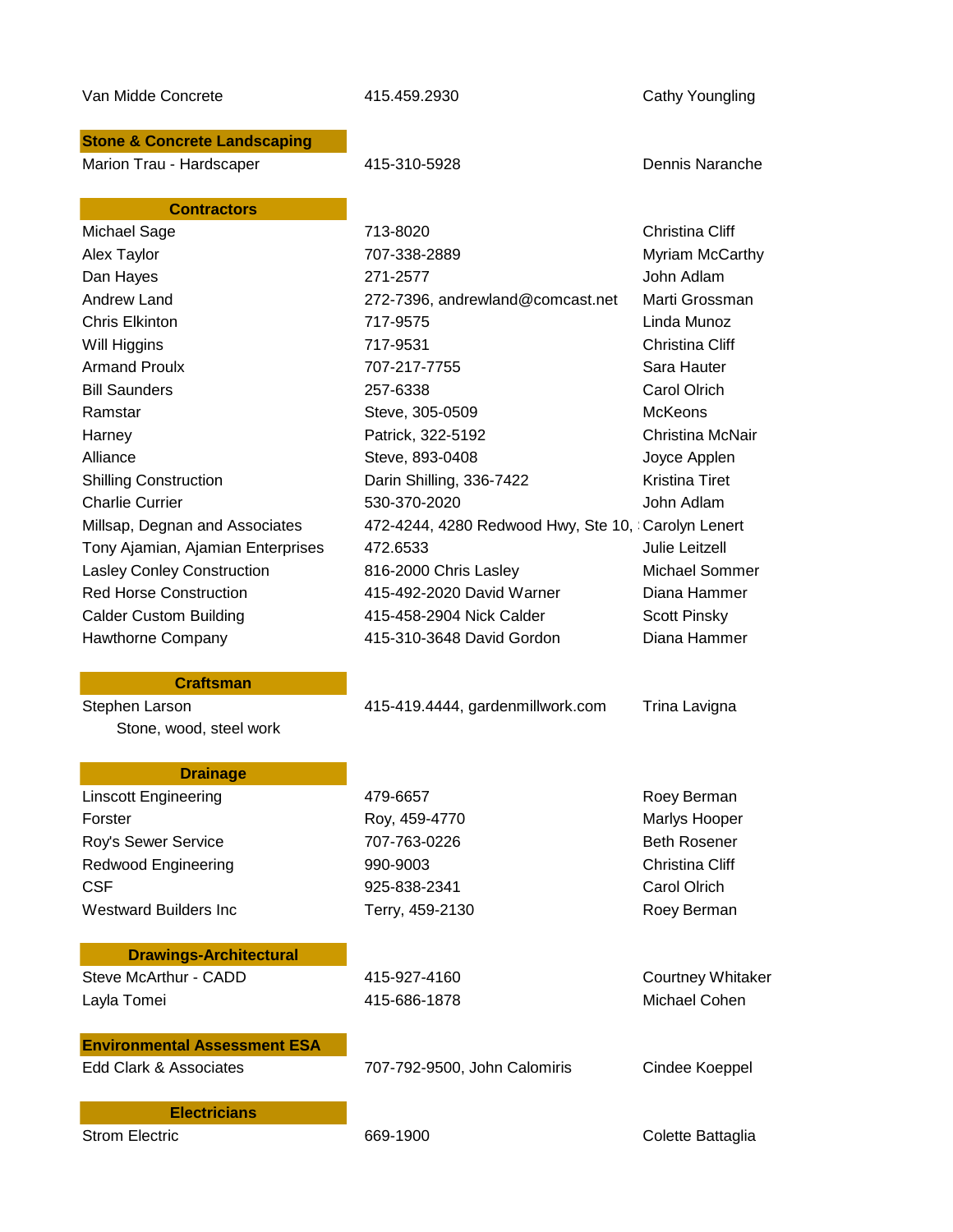Ed Linahan 884-4424 Christina McNair Bayline Electric 415-302-4366 Carllie Tilton

#### **Engineers**

# Ron Dorris Elec **381-0215, 464-0215** McKeons Harney Alex, 215-7092 Christina McNair LexElectric Lex, 510-759-4454 John Griffin Hannibal Dan, 457-4044 Diana Hammer Olin Daunell 707-762-7614 Swifts Integrity Electric **ASSET 189-8844** Roey Berman Roey Berman Acco Electric - Nate **971-2857** Tyler Grossman

QSE Structural Tom, 664-8433 Lei Ann Werner Paul Pieri **1945-9587** Paul Pieri 1945-9587 **StephanieLamarre** Mark Woodrow **Fairfax Fairfax** StephanieLamarre Peter Culley **716-6225** McKeons Barry Welliver **1992-19924** McKeons Dennis Gillespie 847-0500 S Pringle / G Crowe TND2 Engineers (structural) 925-837-0520, 3716 Segovia Ct, San Ramatricia Gross VHS Associates (structural) Charles Swenson, 415-256-2400, cswer Patricia Gross Roger Hartley 415-637-5570 Patricia Gross Pope Engineering **Samuel Pope (707) 459-3893** Carolyn Lenert White & Prescott Civil Engineering 897-7730 (Elevation Certificate & new flo Julie Leitzell Craig Herzog (soils engineer) 388-8355 www.herzog-geotechnical.comLisa Levine Robert Settgast (soils engineer) 492-1747 124 Paul Dr., San Rafael Allie Wagner Dave Olnes **510-568-2162 7915 Crest Ave., Oakland George Crowe** 

### **Estate Planners**

| Jim Wattson             | 415-883-8300 | John Adlam            |
|-------------------------|--------------|-----------------------|
| Jim Nevin               | 415-389-1777 | Nancy Stewart         |
| Ken Coren               | 415-259-8691 | Lisa Adrian           |
| <b>Patrick McNeil</b>   | 415-472-3434 | <b>Cecile Hawkins</b> |
| Michael Blacksburg      | 510-502.4832 | Jonathan Marks        |
| Tim Galusha, Attorney   | 415-448-5020 | The Johnsons          |
| Rob Pollack             | 415-279-2611 | Lloyd Pittman         |
| <b>Benjamin Sowards</b> | 408-371.6000 | Roxanne Minot         |
| Robert Rothman          | 415-392-3661 | Alyssa Taubma         |
| Judith Austin Brown     | 415-507-1400 | Carol Munson          |
|                         |              |                       |

# **Estate Liquidators**

| Grethcne Holmes                   | 707-971-9607 |
|-----------------------------------|--------------|
| Hen Holmes                        | 415-827-7112 |
| Anita Douglas                     | 707-772-7726 |
| <b>A&amp;L Estate Liquidators</b> | 415-310-3080 |
| <b>Quality First Estate Sales</b> | 415-931-1000 |

#### **Fence and Decks**

ncy Stewart hathan Marks xanne Minott, SF ssa Taubman

7 and Green Hengameh Massoumi 2 and the Hengameh Massoumi Anita Douglas 707-772-7726 Hengameh Massoumi 0 **A&L Estate Library Hengameh Massoumi** 0 **Bility First Estate Hengameh Massoumi**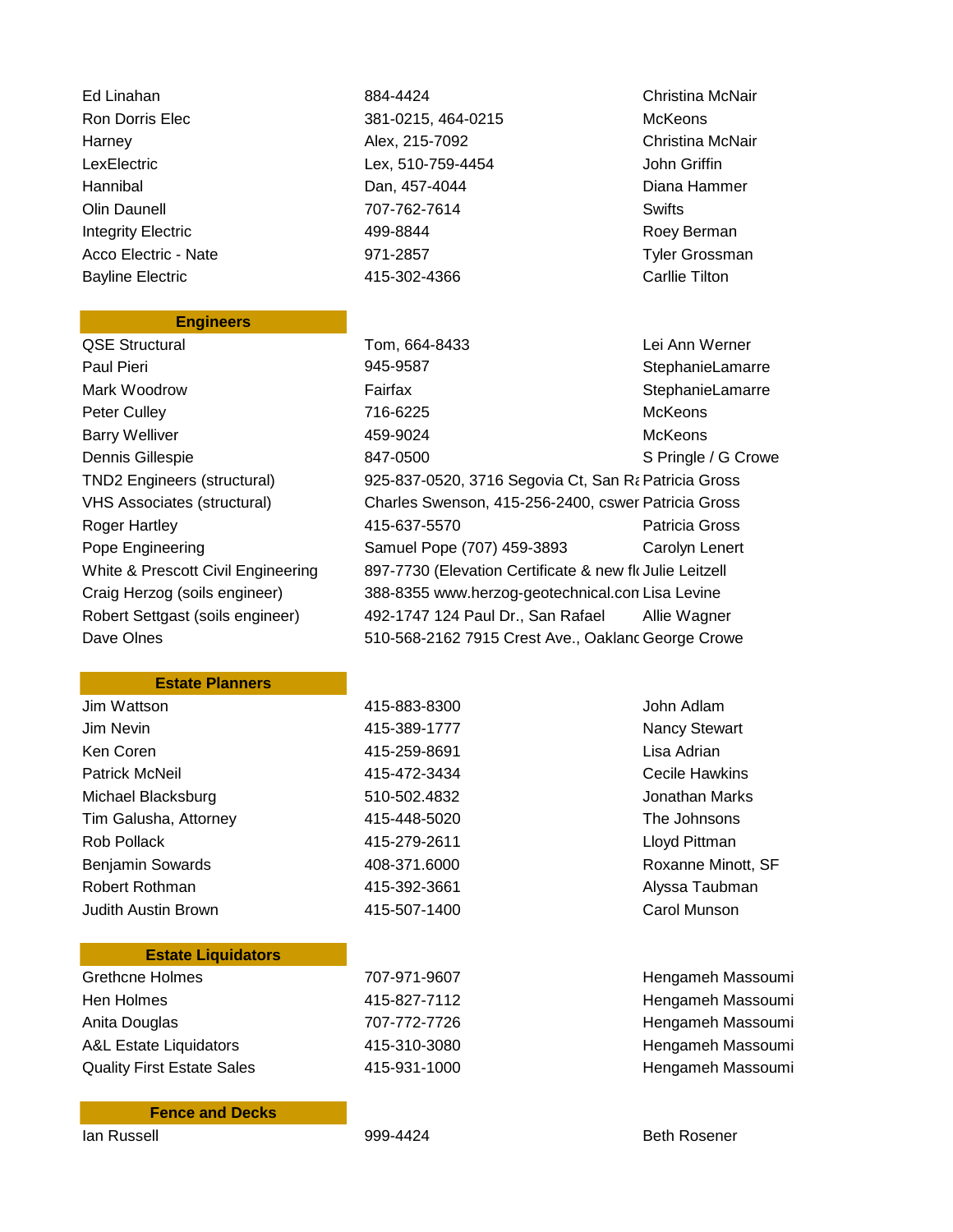Pacific Circle, Inc **AB5-6950** 485-6950 **Tyler Grossman** Wesco Fencing, ask George **798-1906 Marin & Sonoma** Dina Stathis Woody's Fences **WWW.woodysfences.com** Tom Dreyer Charlie Culliner (530) 370-2020 John Adlam Dave Umland **846-1743 sararose2468@aol.com** Carol Munson

Brook 956-6008 Diana Hammer Cort 982-1077 Diana Hammer

Northgate **172-6004** A72-6004 S Lamarre / McKeons

Etchings **192-8986** Roey Berman

# **Foundation Leveling**

Wacker & Sons **707-795-4848** Rick Stern Rick Stern Sonoma Marin Construction **707-763-6981** Rick Stern Tom Lutge **115-749-8990 Rick Stern** Sean Maloney **707-799-8890** Rick Stern Rick Stern Nick Calder 415458-2904 Rick Stern

# **Foundation**

**Furniture Rental**

**Garage Door**

Westward Builders Inc **Terry, 459-2130** Roey Berman

Keith Hughes 454-9172 The Johnsons

# **Gardening**

Jaime Rojas **707-328-0477** Beth Rosener Max Santos **378-7072** Max Santos **378-7072** Robert Craig Johnson's Tree and Garden 1990 and 456-8125 All the method of the Roey Berman Flores Garden Service 328-0226 Jeff Johnston Jose Poncio 847-4341 Jeff Johnston Gardens and Gables **Dave, 499-0331** Dave, 499-0331 Back to the Roots **Martin, 246-5784** Diana Hammer Shy Echo **720-9647** Shy Echo **Shelley BuQuen** Pamela 388-3942 Roey Berman 388-3942 [Auden](mailto:Auden@GreenThumb?) 1980 block block block block block block block block block block block block block block block block block block block block block block block block block block block block block block block block block block block b

**Glass** Old Town Glass 600 and 100 and 100 and 100 and 100 and 100 and 100 and 100 and 100 and 100 and 100 and 100 and 100 and 100 and 100 and 100 and 100 and 100 and 100 and 100 and 100 and 100 and 100 and 100 and 100 and 100 and Novato Glass 897-5117 Cecile Hawkins Dotto Glass 479-1274 Diana Hammer

# **Glass - Decorative**

**Handyman** Steve Baldochi 686-3360 Tyler Grossman

Michael Rieser 412-4127 John Griffin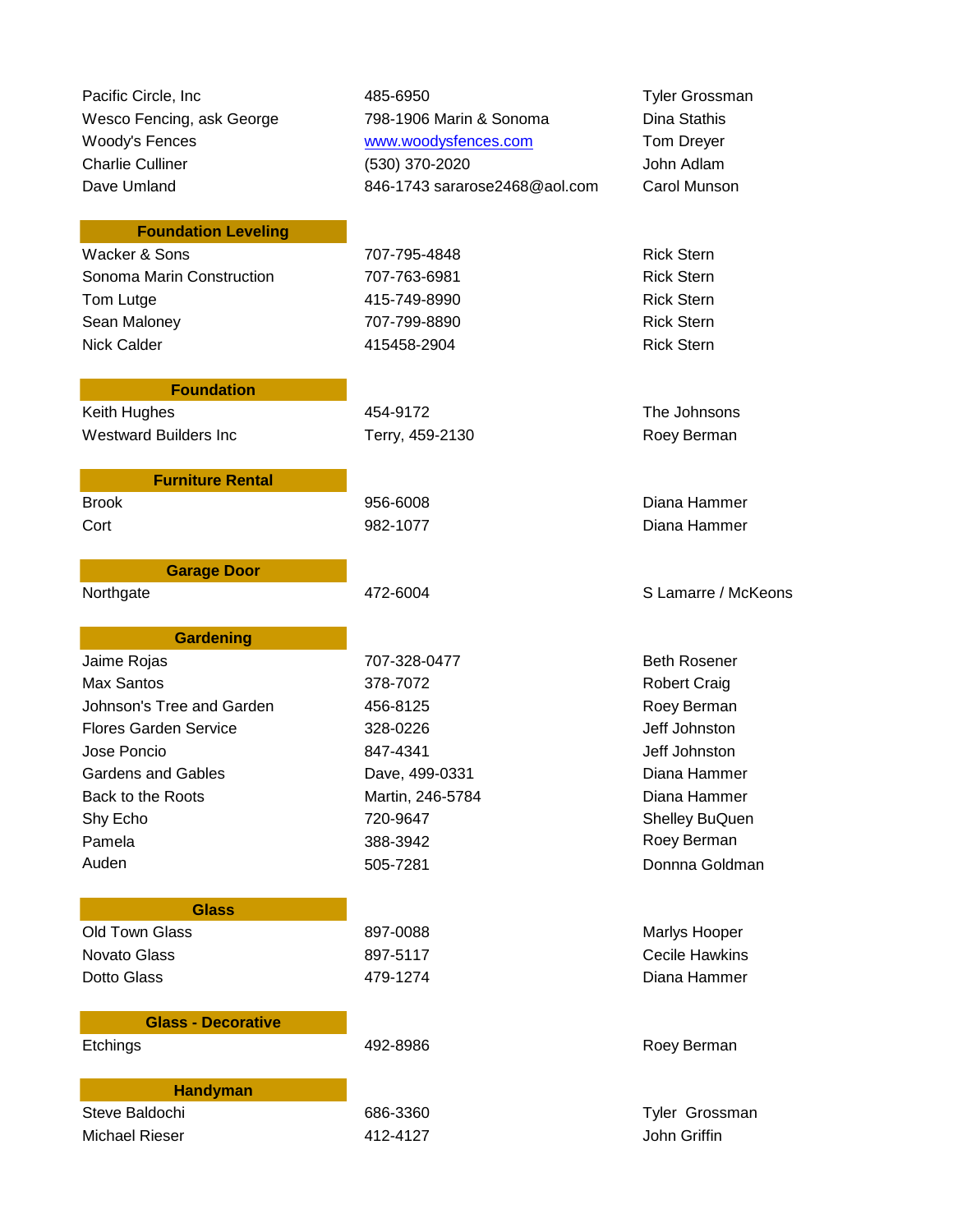Paul Arce **19 Tyler Grossman 446-8781 Tyler Grossman** Armand Proulx **Matter States** 707-217-7755 Sara Hauter Rich Rusdorf **Arroughly 2022**, rich@richlife.org Carolyn Lenert Tom Bissey 415-472-0435 Carolyn Lenert Chuck Eisenhower 415-250-1324 or cae50@comcast.net Carolyn Lenert Jeff Calder 407-9326 Diana Hammer

# **Hardwood Floor**

Jack Campbell **897-5406** Colette Battaglia Empire Floors **Swifts Swifts Swifts Swifts Swifts Swifts** Trammell Floor co 456-5012 Joyce Applen John Ballard **199-1676 Participal Library 199-1676 Dave Doyle** Dave Doyle David Cood **Paul Bragstad Paul Bragstad Paul Bragstad** David Zec **David Zec 2012** 224-5456 David Zec 2012 224-5456 Matthew Ho **610-382-9100** Matthew Ho **Dave Doyle** Ken Yee 337-6456, 519-8988 Roey Berman Roey Berman Marin Hardwood--Pablo 456-1639 Diana Hammer

**Hauling**

Paul Acre **1988** Tyler Grossman **1988** 446-8781 Max Santos 893-0384 Robert Craig Zero Waste Marin **Zerowastemarin.org Carolyn Lenert Zerowastemarin.org Carolyn Lenert** Joe Warner 456-1639 Diana Hammer

## **Heat/Air Conditioning**

Reid heating & Energy, Inc. 415-485-5000, www.reidheatingandener Mitra Niadj

**House Cleaners**

Flora Martinez **Finding 2001-260-9194** Move out, weekly Jennifer Palacio

**Home Renderings** Tarik Ragab 747-2631 Moorea David Gentry **640-0917** Roey Berman **COVID-0017** 

Doug Michener **Contact through Maria Michener** Christina McNair Rob Lyle 233-3717 Tyler Grossman DG Tilton 424-1751 Michelle Klurstein Jeff O'Brien 720-7790 Toni Abruzzo-Ramirez

Furnace Man **883-7070** B83-7070 **Christina McNair** Aaero 897-4187 RBerman / McKeons 1 Hour heating and air **888-333-8888** Roey Berman Gibbs Heating & Air **State State State State State State State State State State State State State State State State State State State State State State State State State State State State State State State State State Sta** Efficient Energy Solutions, Inc and Adam Lavigna, 707-338-2516 Trina Lavigna Downing Heating and AC 485-1011 Diana Hammer

**Homeowner's Association Review**

HOA Document Review hoadocumentreview.com Craig Silvestri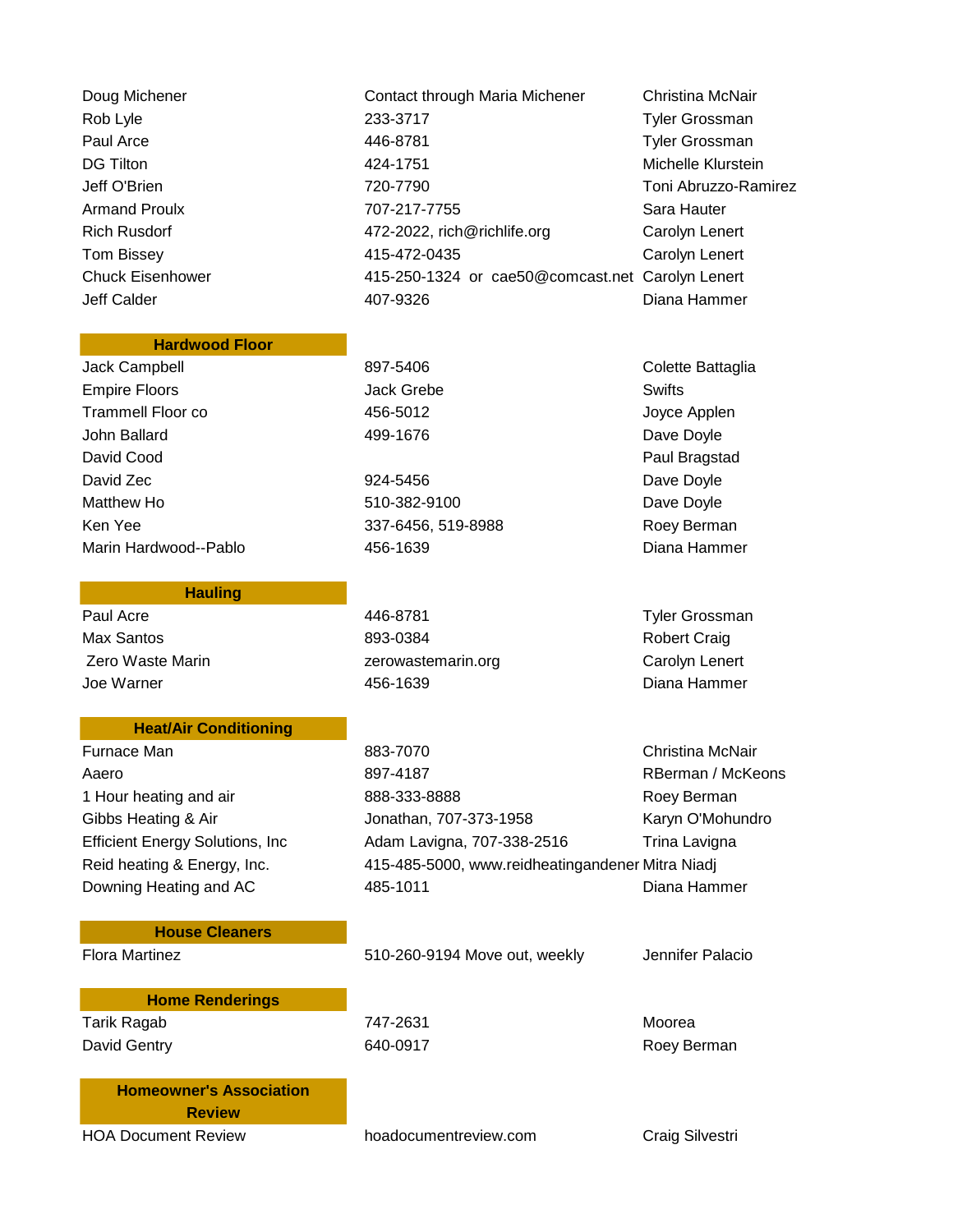**Inspections** 

| Asbestos                                            |                            |                             |
|-----------------------------------------------------|----------------------------|-----------------------------|
| <b>Synergy Ent</b>                                  | Jake, 510-825-1542         | McKeons, Jenn Pfeiffer      |
| Drainage                                            |                            |                             |
| Forster Pump and Engineering                        | Ray, 415-459-4770          |                             |
| Westward Builders, Inc                              | Terry Keast, 415-459-2130  | Roey Berman                 |
| Fireplace                                           |                            |                             |
| Jeff Whitten                                        | 415-331-8541               | <b>Lindy Emrich</b>         |
| Foundation/Drainage                                 |                            |                             |
| Westward Builders, Inc                              | Terry Keast, 415-459-2130  | Roey Berman                 |
| General/Various                                     |                            |                             |
| <b>Healthy Building Science</b>                     | HealthyBuildingScience.com | Myriam Noel-McCarthy        |
| North Coast Inspection Services                     | 707-763-8627 - Terry Lewis | Cindee Koeppel              |
| <b>HERS - High Energy Rating System</b>             |                            |                             |
| Home Energy HERS Testing                            | 707-292-3511               | Roey Berman                 |
| Mold                                                |                            |                             |
| <b>Redwood Environmental Svcs</b>                   | Jeff Boris, 415-305-3368   | Jenn Pfeiffer               |
| Puroclean                                           | Robert Kilby, 415-383-7708 | Jenn Pfeiffer, John Griffin |
| Pest                                                |                            |                             |
| <b>Morris Pest Control</b>                          | Bob Hoffman, 415-898-5678  | Marlys Hooper               |
| Jeff Simonsen                                       | 415-524-6245               | <b>Carol Olrich</b>         |
| <b>NBI</b>                                          | 800-466-2466               | Roey Berman                 |
| Property                                            |                            |                             |
| <b>Tony Eldon</b>                                   | 415-518.5207               | <b>Carol Olrich</b>         |
| Robert Abrams                                       | 415-472-4284               | Carol Olrich                |
| Michael Delahanty                                   | 415-456-5665               | <b>Beth Rosener</b>         |
| <b>Bay Pacific Inspectors</b>                       | Gary Yee, 415-921-4254     | <b>Betty Minish</b>         |
| Ed Glbson                                           | 884-9404, cl 302-8961      | JoAnn Berlin                |
| Elliie Block (videos for move in/out r 415-435-1148 |                            | JoAnn Berlin                |
| Roof                                                |                            |                             |
| <b>Bill Morse</b>                                   | 415-999-4143               | Carolyn Svenson             |
| Kent Baldwin                                        | 415-488-4112               | Carol Muson                 |
| <b>Flood Elevation Certificates</b>                 |                            |                             |
| Marty Prescott and Dale White                       | 415 8977730                | <b>Nancy Stewart</b>        |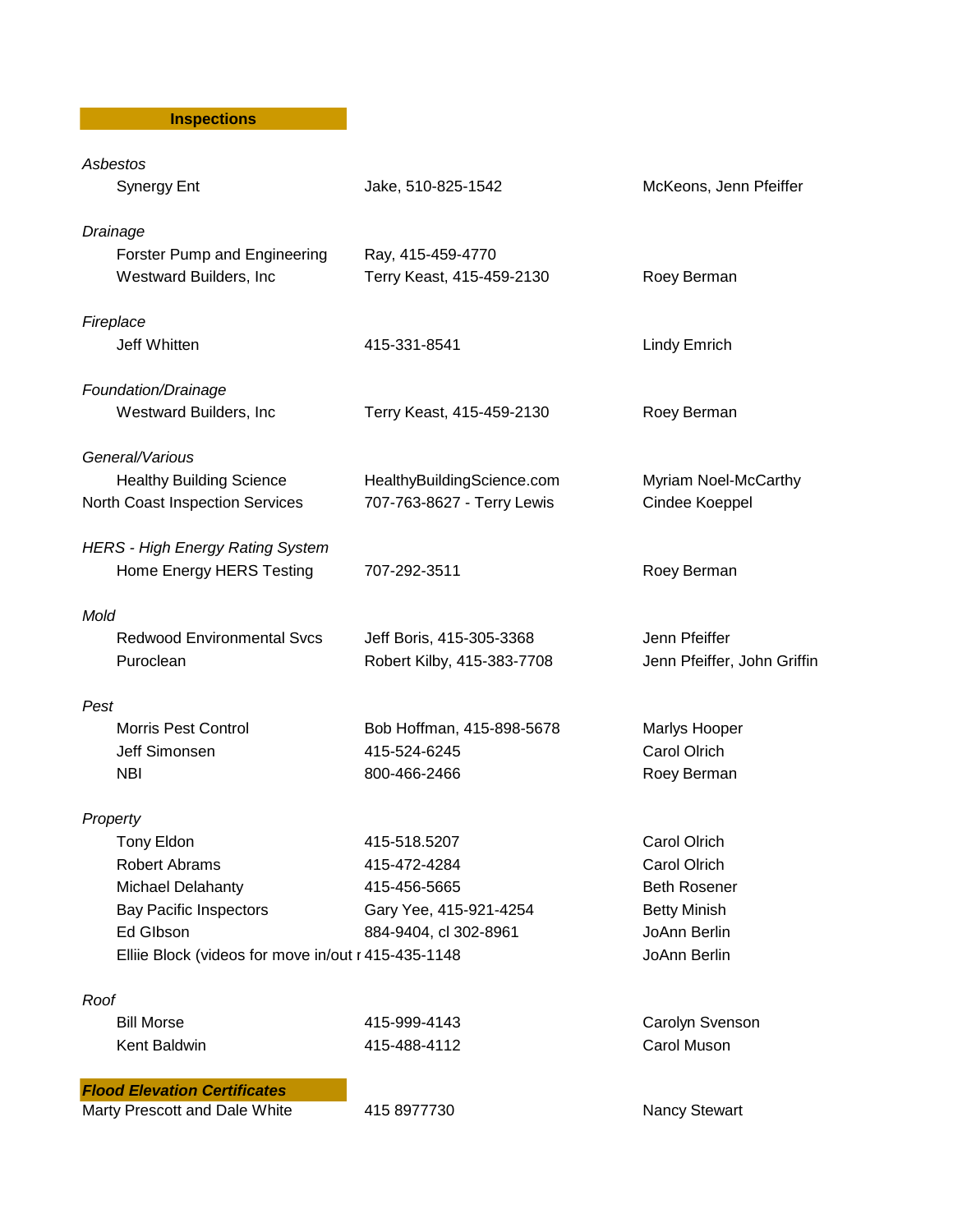## **Insurance**

| AAA Angelo Lancelotti             |
|-----------------------------------|
| AAA P VanDis                      |
| McNamara Ins serc                 |
| <b>State Farm</b>                 |
| <b>State Farm</b>                 |
| <b>State Farm</b>                 |
| Farmers                           |
| Farmers                           |
| Flood Insurance (w/o Certificate) |

#### **Interior Design**

Robert Federighi **179-4794** AT9-4794 **Arroughly** Jennifer Palacio Samantha Lyman Stephanie Lamarre Caitlin Jones Ghajar 454-8091, 302-8072 c Donna Goldman Kirsten Pike 307-5744 Jeff Johnston 307-6744 Martin Borge & Eileen 269-6229 c, 663-9418 Robert Craig Ann Brown Interiors 837-1904 Jeff Brown Jennifer Hershon 459-4004 Tyler Grossman Baron and Baron **1990 Roey Berman 456-4890 Roey Berman** 

#### **Kitchen/Bath Remodel**

AllianceCust Build 572-4652 c, 893-0408 Joyce Applen Samantha Lyman 515-7980 Stephanie Lamarre David Rivera 730-8188 Linda Munoz Anne Thull Fine Art Dgn  $706-2816$  Jennifer Lee

# **Landscaping**

| Tauni Meade                      |
|----------------------------------|
| AAM Landscape                    |
| Janell Hobart                    |
| Brian Robinson                   |
| Studio Five Design               |
| Kaiser and Moss                  |
| Kellee McDonald                  |
| Iris Landscaping                 |
| Lorenzo Martinez                 |
| Nick Young                       |
| Colors Gardens colorsgardens.com |

# Aan Rafael **Angelor Lancelotti San Rafael** 472-6700 x356 Robert Craig Michael, 457-7856 John Griffin Kris Kelson, 721-0121 Cathy Youngling Goeff Shepherd, Novato Christina McNair Sherri Goo, 383-8437 Carolyn Svenson Michael Miller, 454-0100 Michelle Klurstein Alan Palfi, 785-7981 Dave Doyle Deanna Shapiro 491-7880 Julie Leitzell

Ken Ryan 497-4593 Christina McNair

868-9623, 717-1716 c Carolyn Svenson Greg Arthur, 283-8886 John Adlam Janell Hobart 518-1653 Stephanie Lamarre Brian Robinson 382-7933 Jeff Johnston Studio Five Design 332-1780 Robert Davis 485-0386, 699-7423 Robert Craig 298-4735 Myriam McCarthy Shy, 720-9647 Shelley BuQuen Lorenzo Martinez 336-7940 John Griffin 816-3822, 388-5820 Rachel Percival n 415-518-0939, Marta Zanovello Jean Ludwick

# **Landscape Architects**

Landscape Architects & Construction Brett MacPherson

415-472-5500 or 415-819-5263 or 415-472-5500 or 415-619-5205 or<br>brett@thelandcollaborative.com Carolyn Lenert

**Limo and Car Services**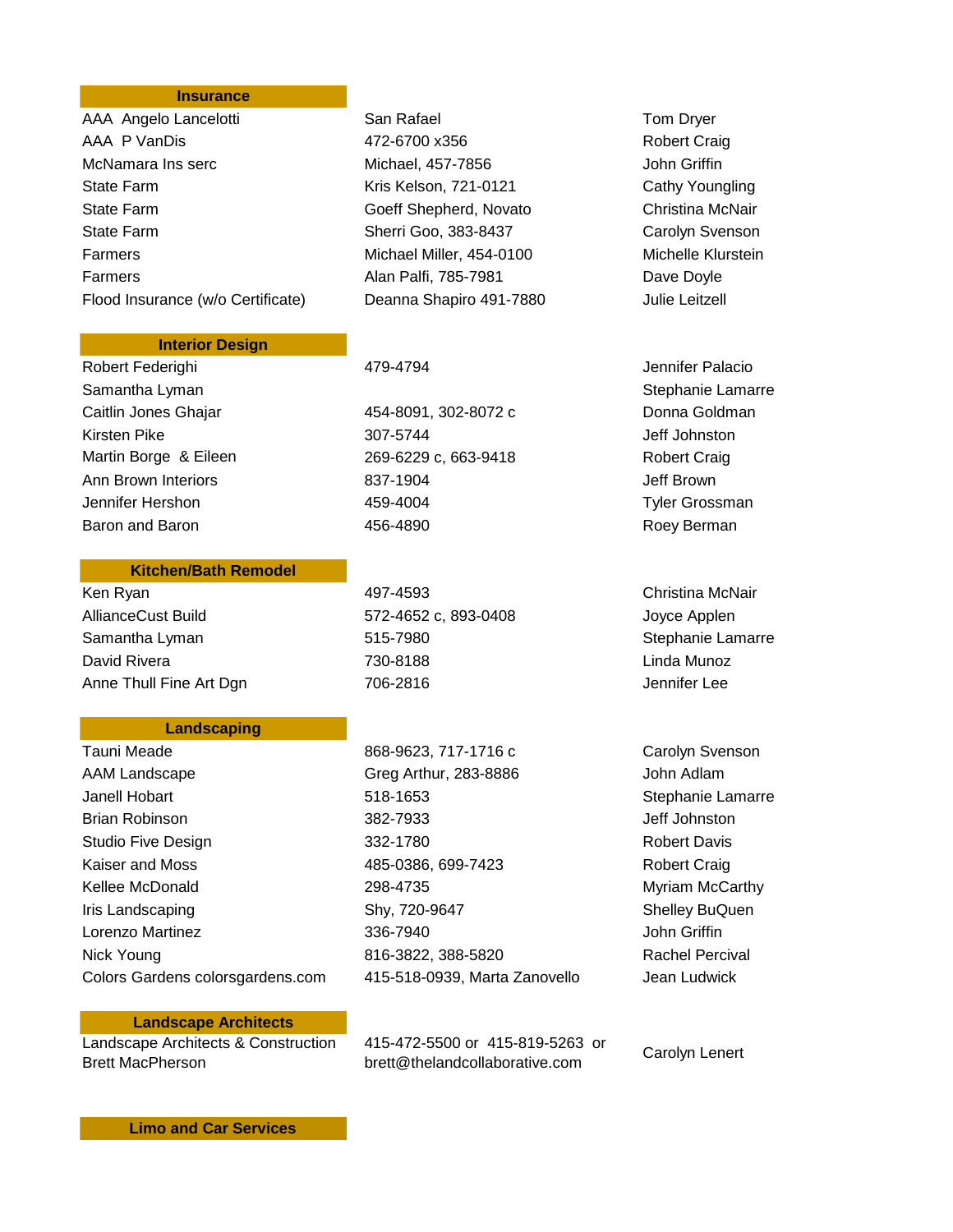Marin Limo and Car Services  $415-494-9999$  Cece McGraw Western Eagle Shuttle **533-4466**, 342-6446 Trina Lavigna Pure Luxury Transportation **800-626-5466** Christina McNair

Strawberry Limousine 800-381-5466, 415-257-8888 Jennifer Palacio

**Lead Base**

Synergy **510-259-1700** Swifts

**Locksmith** Greg's **Accord Contract Contract ASS-1300 Roey Berman** Roey Berman

# **Maintenance/Cleaning**

A-1 Windows Stewart, 459-7553 Lei Ann Werner Luiz Arias 707-332-5586 McKeons Kurt Hillrigel **Music Communist Communist Communist Communist Communist Communist Communist Communist Communist Communist Communist Communist Communist Communist Communist Communist Communist Communist Communist Communist** Bob Johnson 707-887-7600 Swifts Sonia 559-9256 Carol Olrich Mimi's Cleaning 388-5681, 415-497-0950 McKeons Meredith Law **828-545-5575** Stephen Pringle TSP 707-480-6400 Roey Berman Pavco Pressure Washing 816-0810, Perry Pavilina, kpav842115@ Stephanie Lamarre

Transbay 456-3860 Diana Hammer

Clean & Sparkle Windows 419-3533 Diana Hammer

#### **Media Room**

Soundvision **1988** Craig Burnett 156-7000 Craig Burnett

# **Miscellaneous**

North Bay Home Theatre Tony Robertson, 415-640-4113, tony@nJason Bousquet

Furnished Housing-short term International Quarters, Inc, 415-491-765 Roey Berman Airbnb, Vrbo **Dianna Hammer** (1999) and the Community of the Community of the Community of the Dianna Hammer

# **Mold and Asbestos**

Redwood Environmental Svcs and 305-3368Jeff. The Superintendent Svens Section 1 and Theiffer Robert Kilby 383-7708 Jenn Pfeiffer Tony Eldon 479-7339, 518-5207 c Swifts Synergy **510-259-1700** Swifts John R. Riera, Air Testing 1992 415 337 2923 www.AmericanAirTesting. Jeffrey Brown Rob Meyers, Abatement of M&A Remova 925 461-3285 www.environmentalremec Jeffrey Brown

#### **Movers**

Moving Mountain **National Sean, 382-8826** Dave Doyle Dave Doyle Graf United Moving/Stor **479-6262** Craig Burnett Ahmed Movers 492-2122 Carol Olrich

**Notary**

Debra Fox 506-0356, 518-2065 c Carolyn Svenson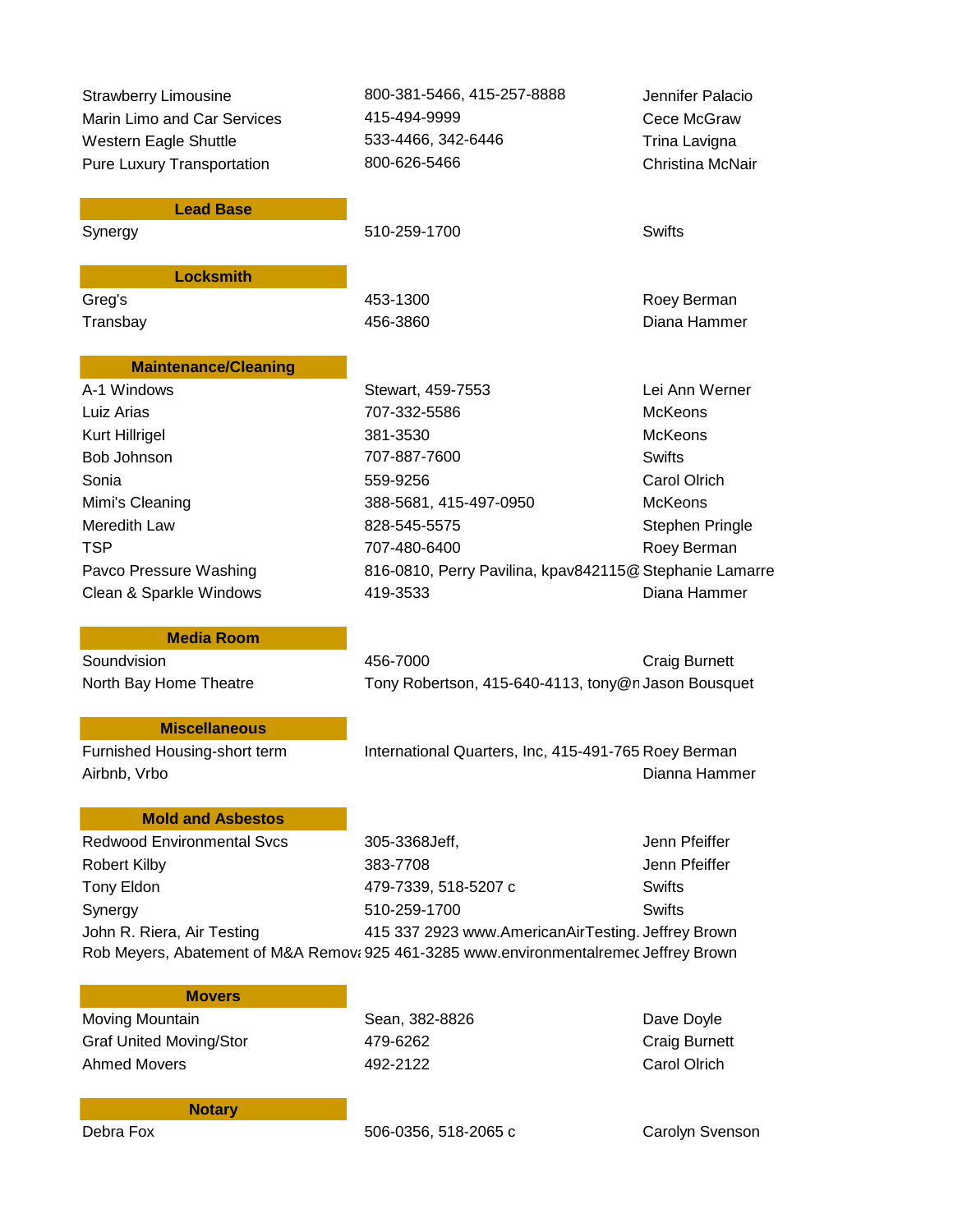# **Organizers**

Changing Places Cecile Hawkins Suzanne Perot 707-938-3465 zannaz@vom.com Nina Feldenheimer

### **Painters**

Evay Ding 233-3056 Company 233-3056 Company 233-3056 Tulio Levia 577-2374 Susan Van Liere Ron King **381-5464** Beth Rosener Machael Krukowski 407-4757 Swifts Uriel Baten Painting 845-5056, 258-9003 Jeff Johnston Javier Gonzales 297-2772 Stephen Pringle Andy Meono **846-0167** 846-0167 Robert Craig Greg Ferrando **AG1-1667** AG1-1667 **Dave Doyle** Jim Grant 497-5658 Stephanie Lamarre Tulio 577-2374 Carol Olrich Javier and Roberto 845-2293 Carol Olrich Alex Salazar 850-4720 Diana Hammer Robert Howard 823-8500, 457-4932 Diana Hammer Anthony Martin Painting 601-9184 Gwyn Jones Parsons Painting **Community** 207-4185 **Community** 31 Sherri Belluomini Shi Jean 235-9692 Julie Leitzell Nick Kunst **Australian Control 156-4044** Mick Kunst Aulie Leitzell Dan Hopkins 707-364-3276 Michelle Klurstein Jaime Romero 415-235-7464 Michelle Klurstein Waldo **Michelle Klurstein** Michelle Klurstein

## **Photographers**

**Captured Memories Capture Inc.** The Captured Memories And The Capture Inc. The Capture Inc. The Capture Inc. The Capture Inc. The Capture Inc. The Capture Inc. The Capture Inc. The Capture Inc. The Capture Inc. The Captur Lisa Farrer 256-9597 Craig Burnett

Kim Beyer **806-4445 Right Bloom Boot Boot Additional Bloom Boot Additional Bloom Boot Boot Boot Bloom Boot Bloom Boot Bloom Bloom Boot Bloom Bloom Bloom Bloom Bloom Bloom Bloom Bloom Bloom Bloom Bloom Bloom Bloom Bloom B** Christine Jaeger The Christine Jaeger Christine Jaeger and The Theory 717-5136, 925-1136 Sara Johnson 272-1360 Linda Munoz The Lone Arranger (Alicia) 310-9500 Michael Cohen Gayle Grace **610-761-0555**, gayle@allthingshome.comMarti Grossman Amy 747-8873, amytheorganizer. Com Jennifer Lee Victoria Roberts 380-0751, victoriarobertsorganizing.com Beth Brody Cyrina Quinlan **Dave Doyle Cyrina Quinlan Dave Doyle Dave Doyle Dave Doyle** Kim Beyer **806-4455 Communist Example 10 and 306-4455 John Griffin** Amy Leon **Marting 2018** 713-9771 Stephanie Lamarre Suzanne Morrison 707-694-9223 Dana Kreuzberger Francine Marinic **Carol 19 Stuart 10 and 472-7053** Carol Munson Carol Munson Judith Arago 924-6161 Carol Munson Lisa Martin 246-2260 Donna Goldman

Neil Fraser 415-283-8032, wix.com Gwyn Jones Sherri Montgomery **381-2715** Susan Van Liere Jean Von Trende **1988** To 2004-207-579-4499 To 2014 Swifts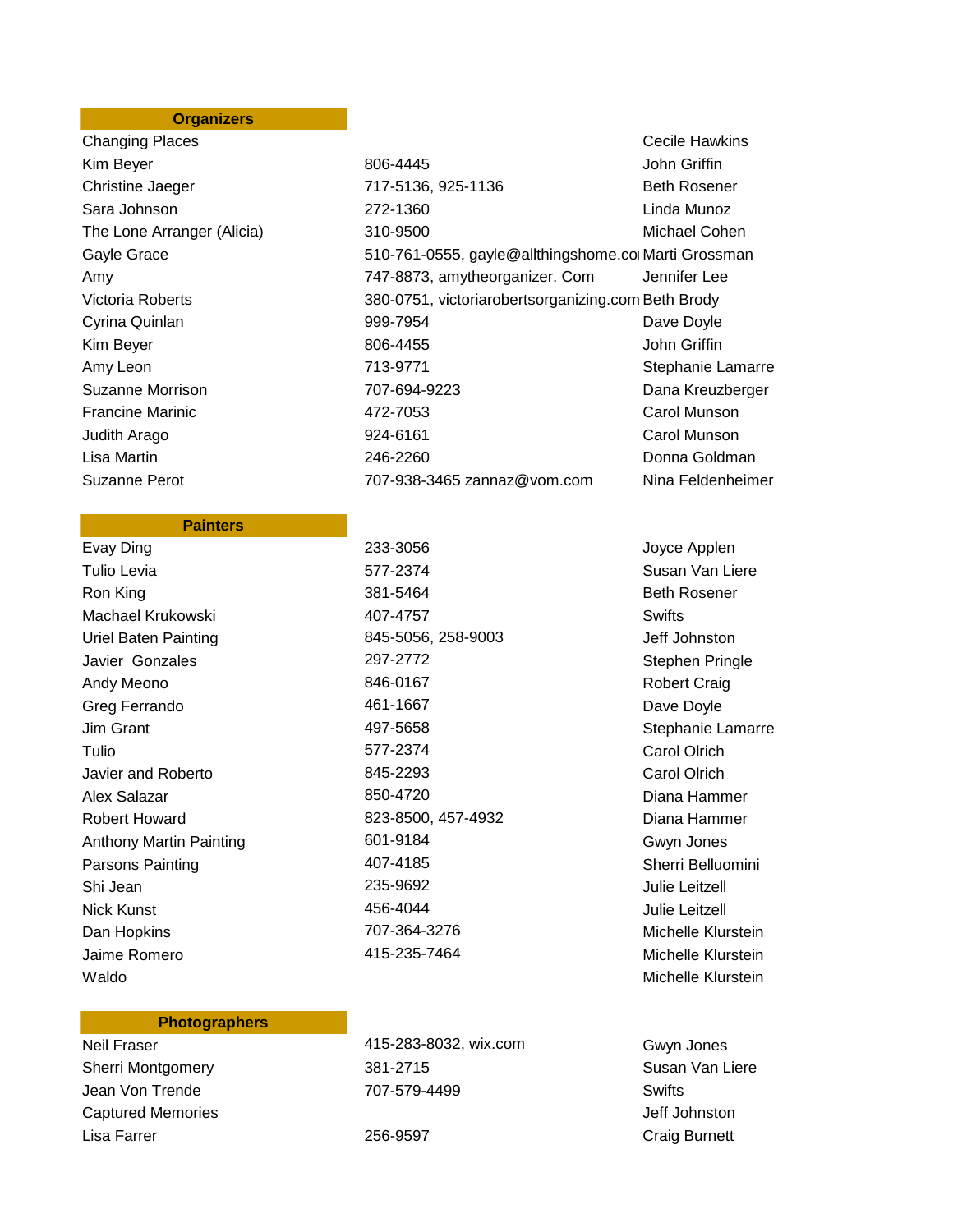| Jerry Downs                          | 686-2369                                             | Colette Battaglia                 |
|--------------------------------------|------------------------------------------------------|-----------------------------------|
| Stephanie Atkinson                   | 335-3694                                             | Dave Doyle                        |
|                                      |                                                      |                                   |
| <b>Planting - Clean Up</b>           |                                                      |                                   |
| Meredith Law                         | 828-545-5575                                         | <b>Stephen Pringle</b>            |
|                                      |                                                      |                                   |
| <b>Plumbers</b>                      |                                                      | <b>Swifts</b>                     |
| Joe Aguilar<br>Gotelli               | 707-762-8584                                         |                                   |
|                                      | 457-1145                                             | <b>Carol Olrich</b>               |
| Gene Burch                           | 883-8135                                             | Stephanie Lamarre                 |
| Roy Kliendisist                      | 454-9090                                             | <b>Lindy Emrich</b>               |
| Reggie                               | 686-2440                                             | <b>Tyler Grossman</b>             |
| <b>Kleindienst Plumbing</b>          | 454-9090                                             | <b>Julie Leitzell</b>             |
| <b>Pool</b>                          |                                                      |                                   |
| Mike's Pool                          | 488-9743                                             | <b>Carol Olrich</b>               |
| Anchor Pool & Spa                    | 507-1574, 819-5532                                   | Craig Silvestri                   |
| Pool Craft                           | 382-7539                                             | Jenn Pfeiffer                     |
| Herb's                               | 479-4040                                             | Michael Cohen                     |
|                                      |                                                      |                                   |
| Poolcraft                            | Chris Jarique                                        | Jenn Pfeiffer                     |
| Don Johnson                          | Novato                                               | Carol Munson                      |
| Swan                                 | 707-996-7926                                         | Colette Battaglia                 |
| <b>Remodeling</b>                    |                                                      |                                   |
| Clare Michael Designs (kitchen/bath) | Clare Michael, Maureen Mouton, 415-22 Carolyn Lenert |                                   |
|                                      |                                                      |                                   |
| <b>Rodents/Pest Control</b>          |                                                      |                                   |
| R-Bees                               | 883-3719                                             | Roey Berman                       |
| <b>Abatement Services</b>            | 707-762-7271                                         | Marlys Hooper                     |
| <b>Brandon Reidel</b>                | 320-0647                                             | Myriam McCarthy                   |
| Dennis Suhrke                        | 505-3274                                             | Linda Munoz                       |
|                                      | 707-974-0037 No cost-GovtService                     | Diana Hammer                      |
| Mosquito & Vector (yelllow Jackets)  |                                                      |                                   |
| <b>Roofing</b>                       |                                                      |                                   |
| Agape Roofing (Peter)                | 707-570-0217                                         | Geoff Dugmore                     |
| <b>Aussie Roofers</b>                |                                                      | Gwyn Jones                        |
| David Howell                         | 707-795-5514                                         | <b>Tyler Grossman</b>             |
| Ken Cooper                           | 446-5500                                             | Tyler Grossman                    |
| Lima Construction                    | Louis, 510-750-6402                                  | Carolyn Svenson                   |
| McLeran                              | 456-7663                                             | <b>McKeons</b>                    |
| Mike Treinen                         | 707-526-0872                                         | The Johnsons                      |
| Morris Roofing                       | 454-6066                                             | Tom Dreyer                        |
| Mr. Skylight (Ladd)                  | 454-8600                                             | Craig Silvestri                   |
| Roy's Sewer Service                  | 892-5480                                             | Toni Abruzzo-Ramirez/ Rita Gatlir |
|                                      |                                                      |                                   |

Booth and Little **2008** 207-953-0600 **Diana Hammer**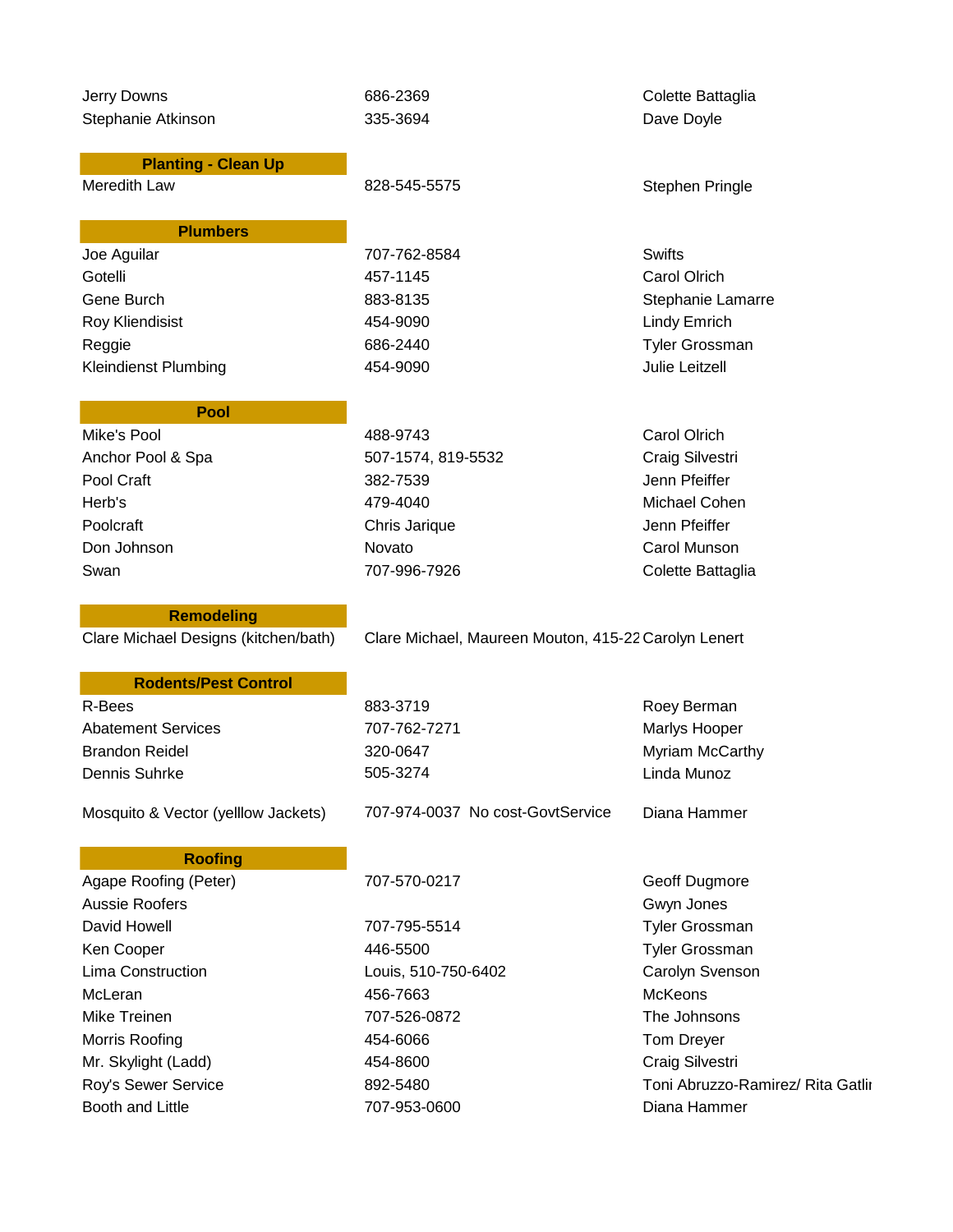| <b>Septic/Sewer</b>       |                    |                                |
|---------------------------|--------------------|--------------------------------|
| Amesos Plumbing           | 415-457-6363       | Susan Van Liere/Carol Olrich   |
| Gerry Hardiman            | 415-847-7650       | <b>Kenton Wolfers</b>          |
| Mason Plumbing            | 415-456-4554       | <b>Beth Brody</b>              |
| <b>Sewer Conncetion</b>   | 510-222-2002       | Susan Van Liere/Jean Spaulding |
| Mike Treinen              | 707-526-0872       | Diana Hammer                   |
| Reggies Reliable Plumbing | 707-479-9069       | Carol Munson                   |
| Roy's Sewer Service       | 892-5480           | <b>Rita Gatlin</b>             |
| <b>Sewer Lateral</b>      |                    |                                |
| Reggies Reliable Plumbing | 707-479-9069       | Carol Munson                   |
| Amesos Plumbing           | 457-6363           | <b>Julie Leitzell</b>          |
| <b>Stagers</b>            |                    |                                |
| Amy Leon                  | 713-9771           | Stephanie Lamarre              |
| Baron + Baron             | 456-4890           | Roey Berman                    |
| <b>Cary Nowell</b>        | 302-8303           | Diana Hammer                   |
| <b>CK Home Design</b>     | 717-1734           | C Svenson / Gordon             |
| Delisa Sage               | 250-2756           | <b>Christina Cliff</b>         |
| <b>Garnish Designs</b>    | 302-7453           | Gordon                         |
| Jennifer Livingston       | 453-5538           | Gordon / D Hammer              |
| Larry Taylor              | 672-0977, 567-5572 | <b>Robert Craig</b>            |
| Robert Federighi          | 479-4794           | Jennifer Palacio               |
| Scott and Good            | 717-3558           | <b>Shelley Buquen</b>          |
| <b>Stacy Lapuk</b>        | 499-1228           | Roey Berman                    |
| Victoria Hamilton         | 272-2842           | Gordon                         |
| Sherri Amor (visuals)     | 637-7675           | JoAnn Berlin                   |
| <b>AMI Staging</b>        | 415-279-7948       | <b>Chris Nessier</b>           |

Pezzolo Designs (Jennifer Pezzolo)

# **Survey**

Transamerica Eng North Changes Manda, 553-4099 Manda, 553-4099 Dave Doyle JL Engineering 457-6647, 720-8353 P Bragsad / B Brody Jacara Design **Carlos, 420-4753** Roey Berman Bill Schroeder (Land Surveyer) 415-472-4759 or schroed@sbcglobal.nCarolyn Lenert

# **Tile Installation**

Michael Sage 713-8020 Christina Cliff Willoughby Tile-Ryan Willoughby 415-259-7148, willoughbytile@gmail.comJason Bousquet

jennifer@pezzolodesigns.com Johnson Team/ Christina McNair

## **Well /Water Testing/ Pump**

Sonoma Cnty Well/Pump 707-823-8008 The Johnsons Jerry and Don Yager Pump and Well Service 707-762-1473 Toni Abruzzo-Ramirez Arolo Well and Pump **707-762-4028** Patricia Gross

Julie Neil 385-2320 Shabby Chic style Diana Hammer

897-0404